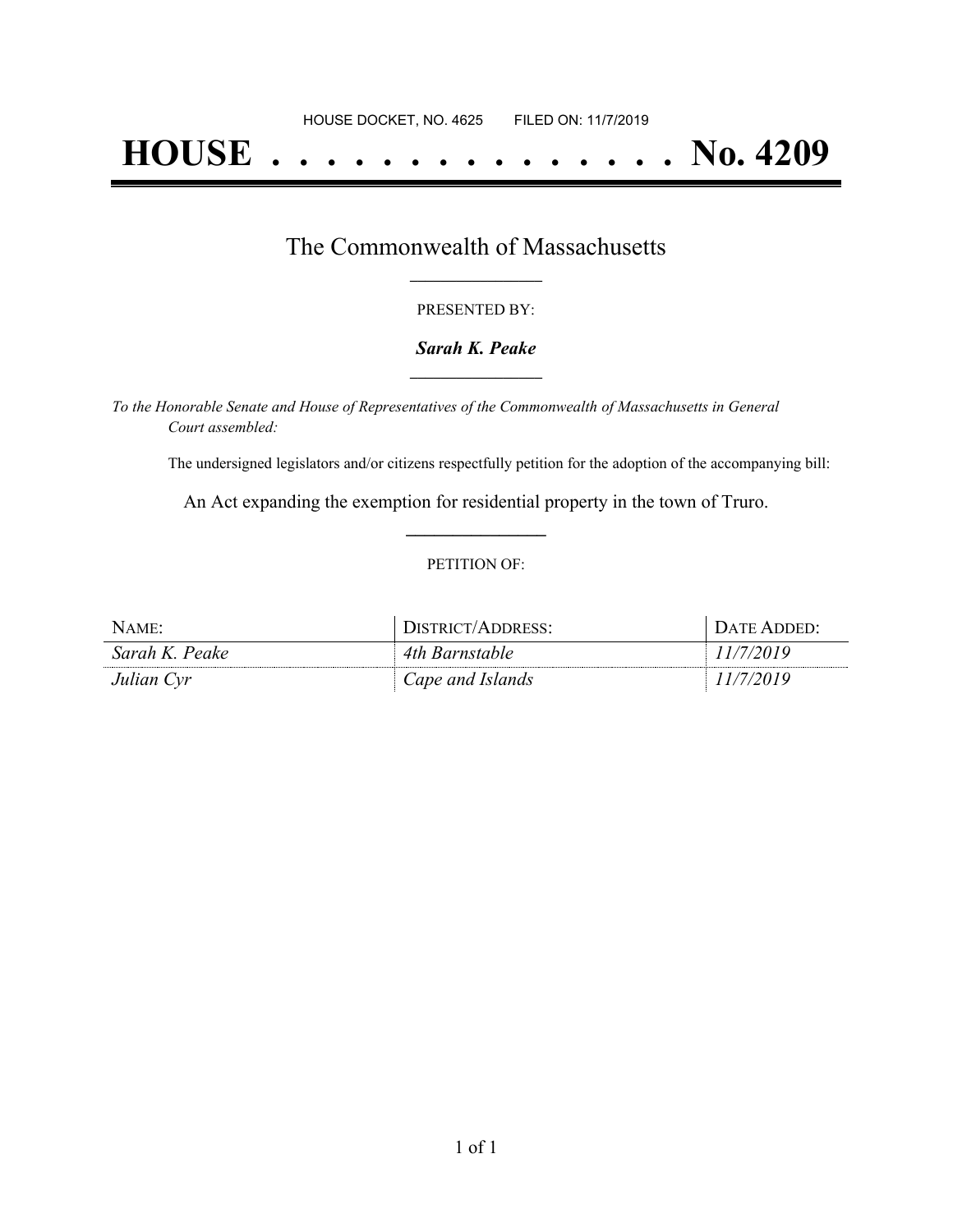## **HOUSE . . . . . . . . . . . . . . . No. 4209**

By Ms. Peake of Provincetown, a petition (accompanied by bill, House, No. 4209) of Sarah K. Peake and Julian Cyr (by vote of the town) that the town of Truro be authorized to expand the exemption for residential property in said town. Revenue. [Local Approval Received.]

## The Commonwealth of Massachusetts

**In the One Hundred and Ninety-First General Court (2019-2020) \_\_\_\_\_\_\_\_\_\_\_\_\_\_\_**

**\_\_\_\_\_\_\_\_\_\_\_\_\_\_\_**

An Act expanding the exemption for residential property in the town of Truro.

Be it enacted by the Senate and House of Representatives in General Court assembled, and by the authority *of the same, as follows:*

| $\mathbf{1}$   | SECTION 1. Notwithstanding section 5C of chapter 59 of the General Laws or any other                 |
|----------------|------------------------------------------------------------------------------------------------------|
| 2              | general or special law to the contrary, with respect to each parcel of real property classified as   |
| 3              | class one residential in the town of Truro as certified by the commissioner of revenue to be         |
| $\overline{4}$ | assessing all local property at its full and fair cash valuation, and with the approval of the board |
| 5              | of selectmen, there shall be an exemption equal to not more than 35 per cent of the average          |
| 6              | assessed value of all class one residential parcels within the town of Truro, or such other          |
| $\overline{7}$ | maximum percentage as may be established from time to time by the General Court; provided,           |
| 8              | however, that the exemption shall be applied only to: (i) the principal residence of the taxpayer    |
| 9              | as used by the taxpayer for income tax purposes; or (ii) a residential parcel occupied by a          |
| 10             | resident of the town of Truro, other than the taxpayer, occupied on a year-round basis and used      |
| 11             | as the resident's principal residence for income tax purposes. The town of Truro may adopt and       |
| 12             | amend criteria to determine who qualifies as a resident under this act. This exemption shall be in   |
| 13             | addition to any exemptions allowable under section 5 of said chapter 59; provided, however, that     |